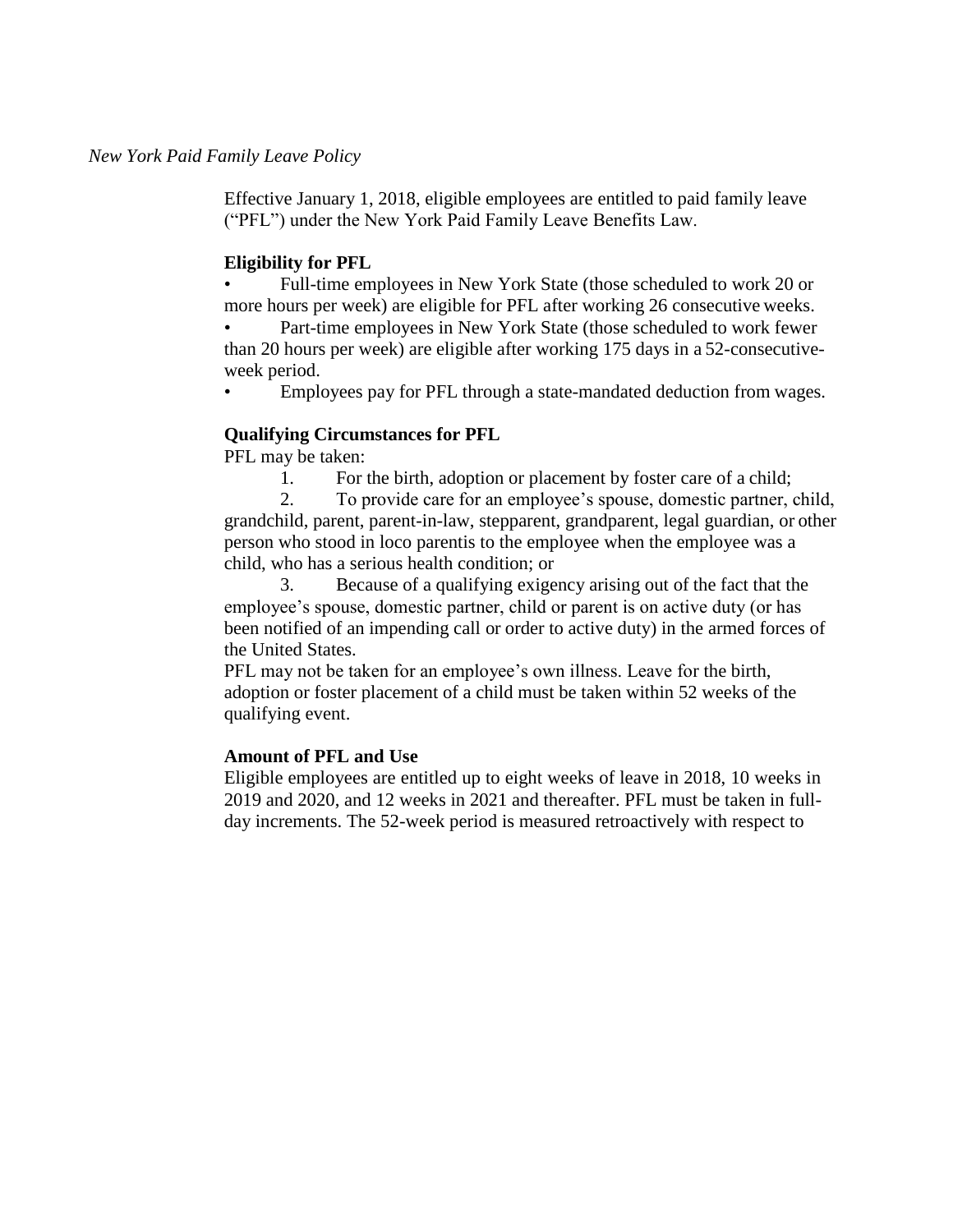each day for which PFL benefits are claimed. An employee who is eligible for both PFL and short-term disability benefits may not receive more than 26 weeks of disability and PFL in any 52-consecutive-week period.

#### **Advance Notice by Employees**

It is the employee's responsibility to request and apply for PFL benefits. When leave is foreseeable, the employee must give at least 30 days' advance notice of leave. When leave is not foreseeable, the employee must give notice as soon as practicable.

When an employee provides notice of a need for leave for a covered reason, the employee will be given a Request for Paid Family Leave form which the employee must then complete and submit to the PFL insurance carrier. The insurance carrier is responsible for reviewing and approving or denying PFL applications.

## **Use of Paid Time Off During PFL**

An employee may choose to use their accrued vacation or sick/personal time to supplement their PFL benefits.

## **If Applicable, FMLA Leave Must Be Taken Concurrently**

All PFL that also qualifies as leave under the Family and Medical Leave Act ("FMLA") runs concurrently with FMLA leave. In such cases, the employee must use accrued paid time off as required under the College's FMLA policy.

### **Benefits While on PFL**

The health insurance of an employee who takes PFL will be continued on the same terms as when the employee was working.

#### **Return to Work**

Employees who take PFL have the right to be reinstated to their previous position or a similar position upon the conclusion of their PFL.

## **Discrimination and Retaliation**

Employees will not be discriminated or retaliated against for using PFL.

### **Waiver of PFL Benefits**

A full-time employee whose regular work schedule is less than 26 weeks, or a part-time employee whose regular work schedule is less than 175 days in a 52 consecutive –week period, may file a written waiver to be exempted from PFL